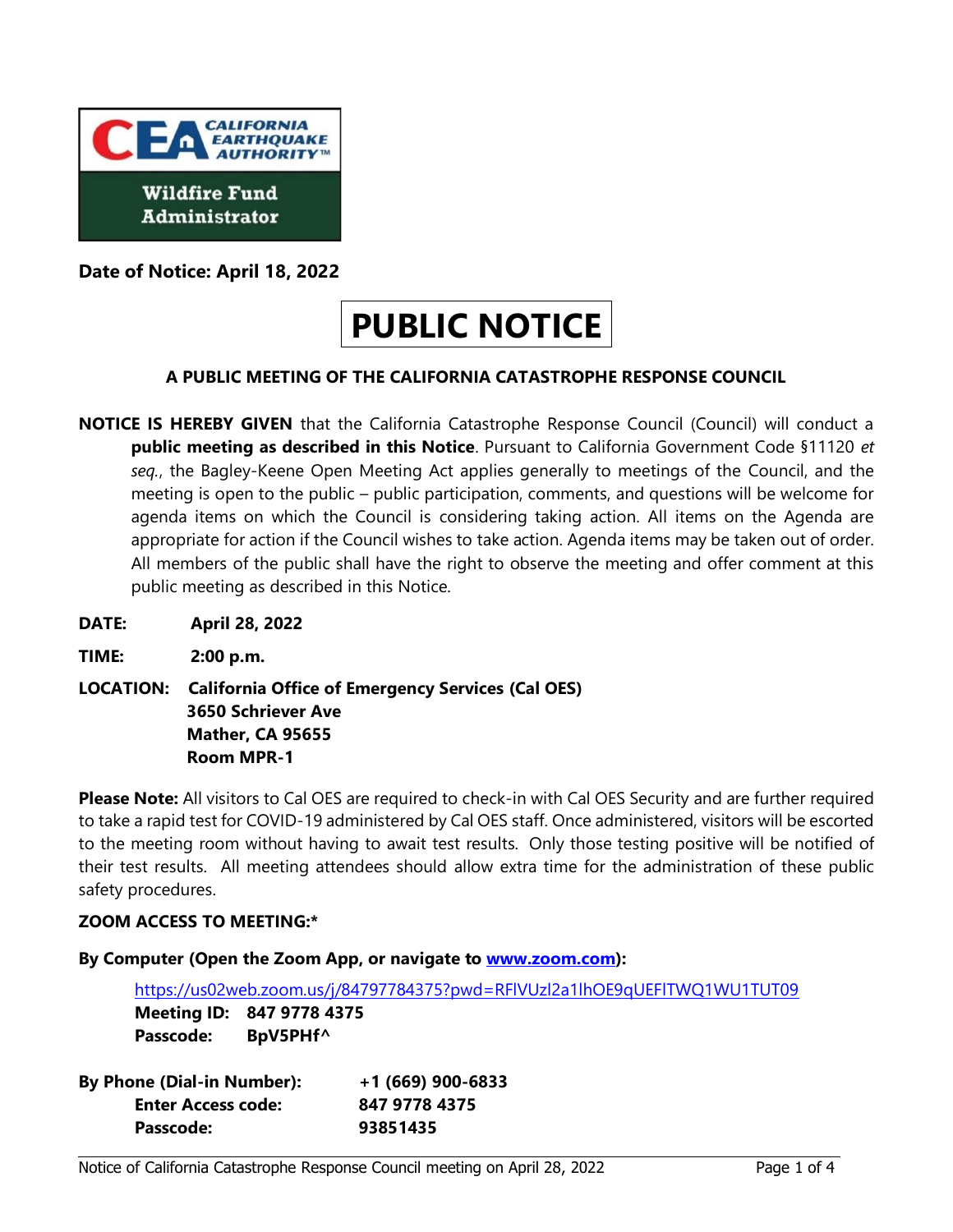- \* Neither the Council nor the California Earthquake Authority, as Administrator of the Wildfire Fund, are responsible for technical difficulties that may occur with the Zoom platform or audio feed.
- meeting and offer comment at this public meeting. Members of the public who wish to participate in the meeting are encouraged to attend in person. If joining using Zoom or phone access, the telephone lines and Zoom links of members of the public will initially be muted to prevent unmuted upon request during all portions of the meeting that are appropriate for public **PUBLIC PARTICIPATION PROCEDURES:** All members of the public shall have the right to observe the background noise from inadvertently disrupting the meeting. Phone lines and Zoom links will be comment to allow members of the public to comment.

 The member of the Council acting as Chair of the meeting will indicate when a portion of the meeting is to be open for public comment. Members of the public attending via Zoom or phone must press \*9 on their phone or use the "Raise Hand" button on Zoom. Either of these actions will notify the meeting moderator that you wish to comment, and you will be placed in line to comment in the order in which requests are received. When it is your turn to comment, the moderator will unmute you and announce your opportunity to comment. The Chair of the meeting reserves the right to limit the time for comment. **Members of the public should be prepared to complete their comments within approximately 2 to 3 minutes.** More or less time may be allotted by the Chair in his or her sole discretion. Please take notice that this meeting may be recorded, and that making public comments during the meeting will be deemed to indicate your consent to the recording and all future use and distribution of the recording.

 In addition, members of the public may submit comments in writing by emailing comments to [PublicComment@calwildfire.com.](mailto:PublicComment@calwildfire.com)

- **ACCESSIBILITY FOR DISABLED PERSONS:** Persons who, due to a disability, need assistance in order to participate in this meeting should, prior to the meeting, contact CEA's ADA Coordinator either by phone by dialing (916) 661-5400, or by e-mail addressed to **EEO@calquake.com** and [sjohnson@calwildfire.com.](mailto:sjohnson@calwildfire.com) TTY/TDD and Speech to-Speech users may dial 7-1-1 for the California persons with disabilities. Persons with disabilities may request special accommodations at this or materials prepared for Council meetings. Please contact Susan Johnson by telephone, toll free, at **(877) 797-4300** or by email at siohnson@calwildfire.com. We would appreciate hearing from Relay Service to submit comments on an agenda item or to request special accommodations for any future Council meeting or may request the accommodation necessary to receive agendas or you at least five days before the meeting date to best allow us to meet your needs.
- **MEETING MATERIALS:** A copy of this Notice and Agenda has been posted on the website of the California Wildfire Fund (Wildfire Fund), at the following link:

<https://www.cawildfirefund.com/council>

 Prior to the meeting, the written materials that will be provided to members of the Council will also be posted on the Fund's website. Finally, on the day of the meeting, a copy of any presentation deck that the Council or the Administrator may use during the meeting will also be posted to this site.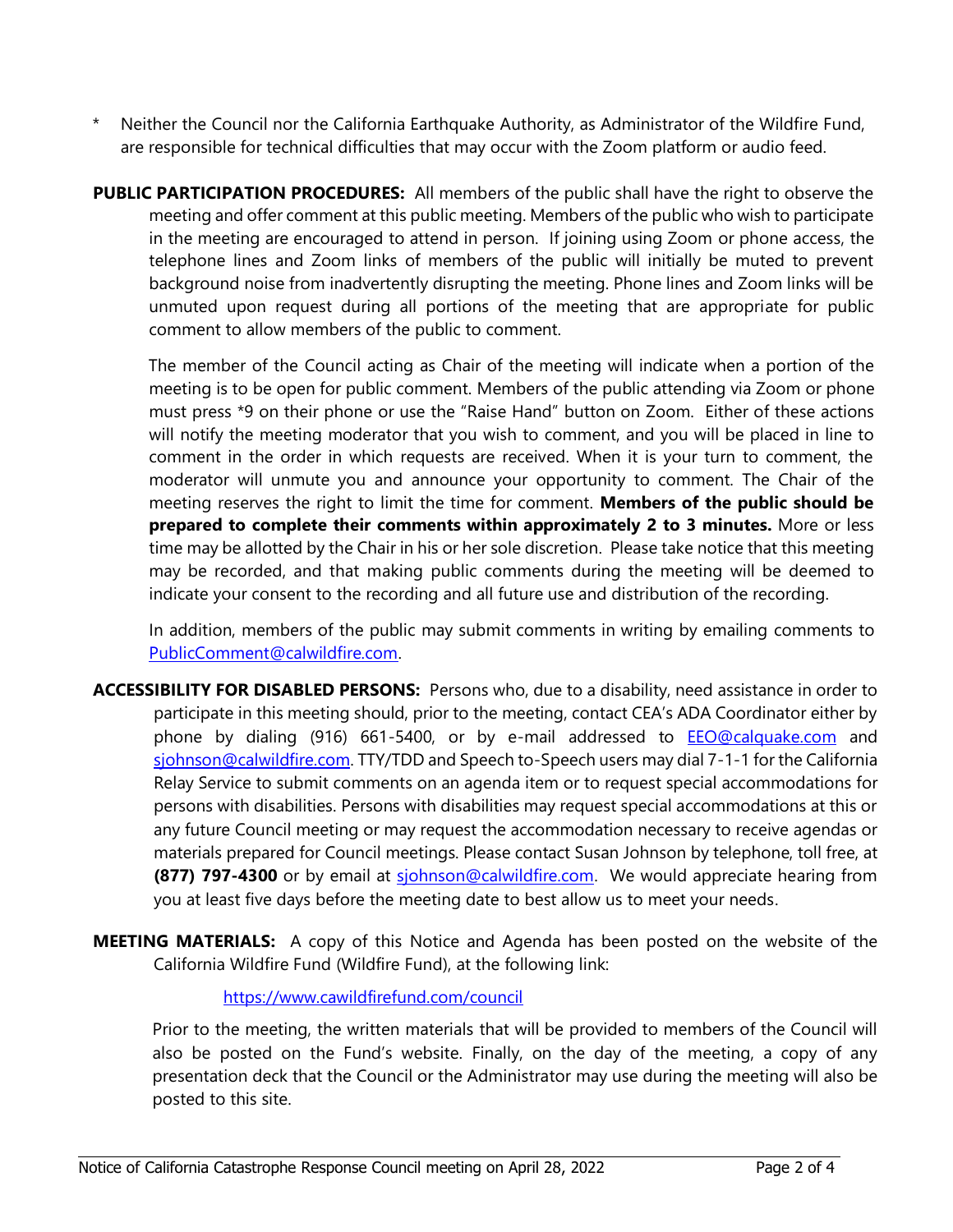#### **AGENDA**

1. Quorum: Call to order and member roll call:

Treasurer by the Governor Secretary for Natural Resources by the Governor the Assembly by the Governor Appointee of the Senate Rules Committee (Vacant)

Governor Paul Rosenstiel, Public Member appointed Insurance Commissioner **Rhoda Rossman, Public Member appointed** Rich Gordon, Appointee of the Speaker of Catherine Barna, Public Member appointed

#### *Establishment of a quorum*

- 2. Minutes: Review and approve the minutes of the January 27, 2022, meeting of the Council.
- 3. Executive Report: CEA Chief Executive Officer Glenn Pomeroy will provide the Council with an executive report.
- 4. Administrator Evaluation: Council Members Rich Gordon and Paul Rosenstiel will present the results of the Council's evaluation for 2021 of the CEA's performance as Administrator of the Wildfire Fund.
- Officer, will present a proposed schedule for discussion of utility wildfire mitigation and safety programs, starting with OEIS Director, Caroline Thomas Jacob's presentation on wildfire safety 5. Informational Presentation: Dr. Laurie Johnson, CEA Chief Catastrophe Response & Resiliency plan review and safety certifications.
- 6. Financial Report: CEA Chief Financial Officer Tom Hanzel will provide the Council with a financial report on the Wildfire Fund as of March 31, 2022.
- 7. Claims Administration Update: Dr. Johnson will introduce the team from Sedgwick, which is contracted as claims review services provider to CEA, and provide an update and overview of the CEA's preparations and readiness to administer claims on the Wildfire Fund.
- Administrator in making periodic adjustments to the \$1 billion per year IOU liability retention. 8. Section 3293 Insurance Framework: CEA Chief Risk & Actuarial Officer Shawna Ackerman and Nathan Pollack of Scidan Consulting will present the final framework (model) that will aid the
- 9. Enterprise Risk Management: Ms. Ackerman will provide an update on the Enterprise Risk Management program for the California Wildfire Fund.
- 10. Public comment: Public Comment opportunity on matters that do not appear on this agenda and requests by the public that matters be placed on a future agenda.

#### 11. Adjournment.